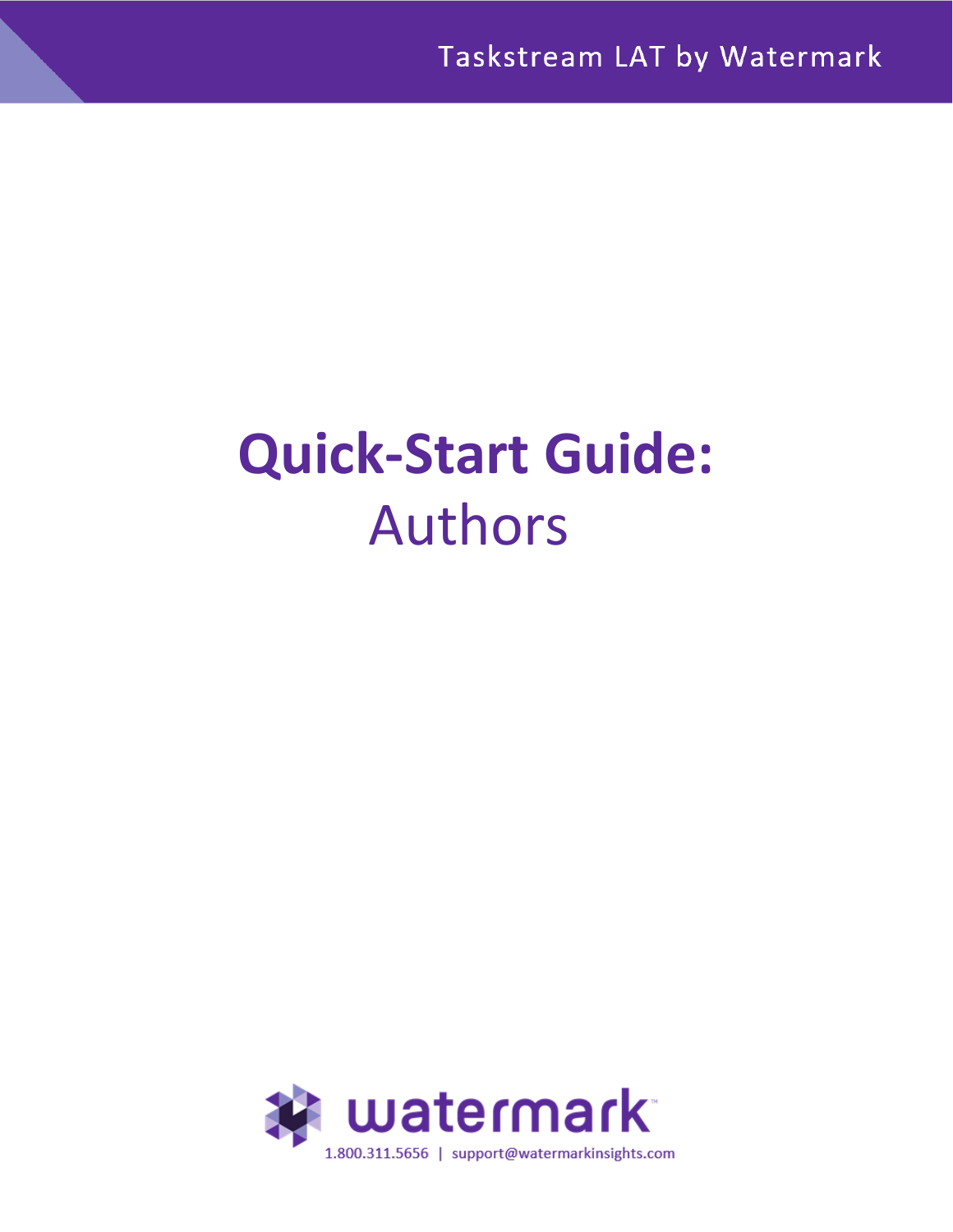## **Table of Contents**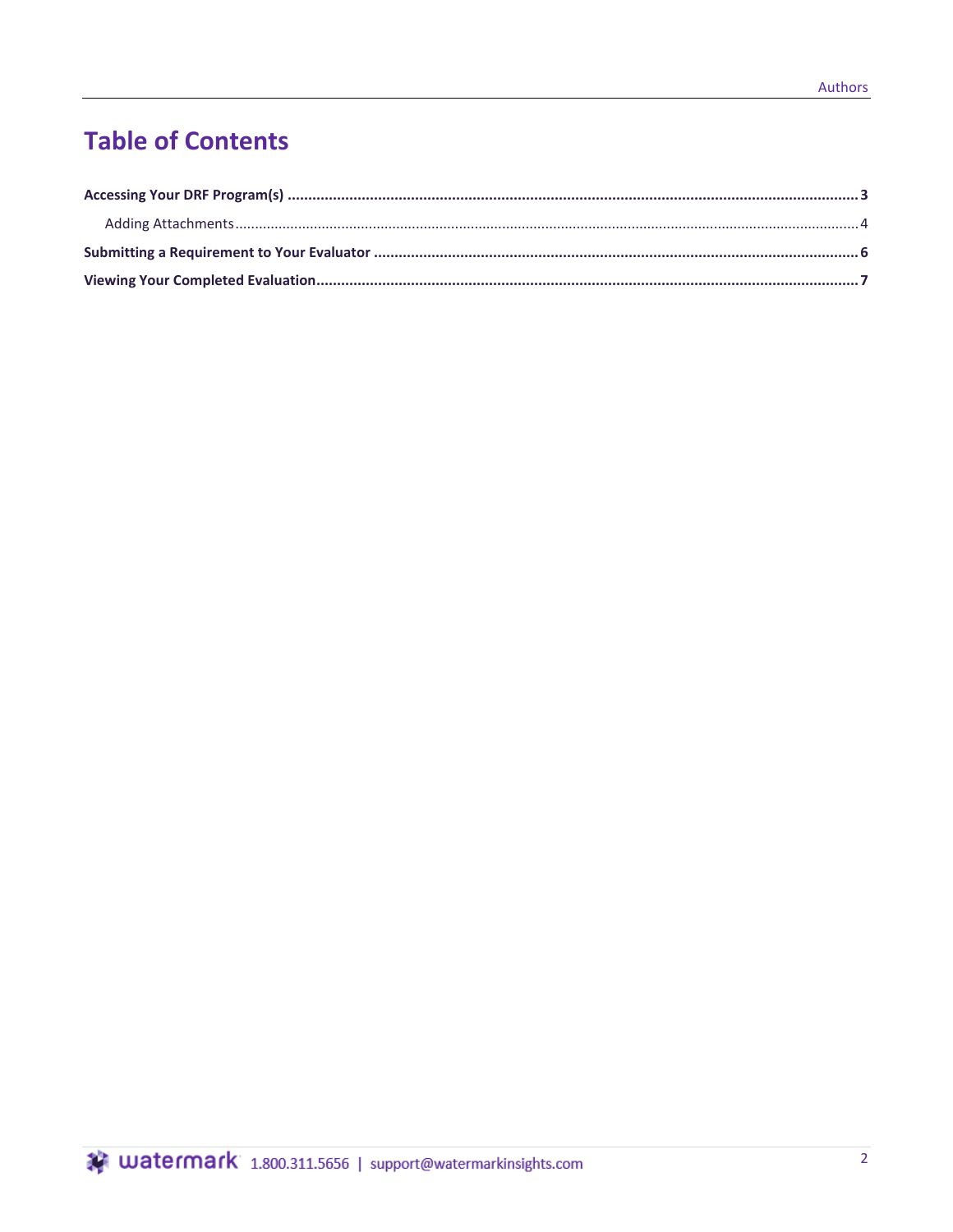## <span id="page-2-0"></span>**Accessing Your DRF Program(s)**

| Sign In              |                             |                 |
|----------------------|-----------------------------|-----------------|
| Username             |                             | Password        |
| Sign In              |                             |                 |
| <b>Forgot Login?</b> | <b>Create/Renew Account</b> | <b>Get Help</b> |

To begin, go to [login.taskstream.com a](http://www.taskstream.com/)nd log in using your assigned username and password.

To access your Directed Response Folio (DRF), click the name of the DRF program from the home page.

| <b>Work on a program</b>            |  |  |  |  |
|-------------------------------------|--|--|--|--|
|                                     |  |  |  |  |
|                                     |  |  |  |  |
| <b>DRF Programs</b>                 |  |  |  |  |
| (Directed Response Folios)          |  |  |  |  |
| - University College Course-Based » |  |  |  |  |
|                                     |  |  |  |  |

You will see the structure of your Directed Response Folio (DRF) in the left frame.

| <b>University College Course-Based</b>                                                         |                                                                                                                                               |                      |                                                                                                                                                                                                                                       |                  |  |  |  |  |
|------------------------------------------------------------------------------------------------|-----------------------------------------------------------------------------------------------------------------------------------------------|----------------------|---------------------------------------------------------------------------------------------------------------------------------------------------------------------------------------------------------------------------------------|------------------|--|--|--|--|
| Template: Course-Based DRF University College                                                  |                                                                                                                                               |                      | <b>A</b> Scores/Results                                                                                                                                                                                                               | $\equiv$ Options |  |  |  |  |
| <b>VIEW AS FOLIO</b>                                                                           |                                                                                                                                               |                      |                                                                                                                                                                                                                                       |                  |  |  |  |  |
| <b>COLLAPSE ALL</b><br><b>C EXPAND ALL</b>                                                     | Welcome to the University College Course-Based program                                                                                        | <b>Program Links</b> |                                                                                                                                                                                                                                       |                  |  |  |  |  |
| <b>General Information</b>                                                                     | University College Course-Based Program                                                                                                       |                      | · Overview                                                                                                                                                                                                                            |                  |  |  |  |  |
| $\equiv$ EDU 101                                                                               | <b>Getting Started with Programs</b>                                                                                                          |                      |                                                                                                                                                                                                                                       |                  |  |  |  |  |
| <b>Instructional Design</b>                                                                    | If this is your first time working within DRF programs, you may wish to view or print our Getting Started Guide or call Mentoring Services at |                      | <b>More Help</b>                                                                                                                                                                                                                      |                  |  |  |  |  |
| $\equiv$ EDU 119<br><b>Reading History</b><br><b>Lesson Planning</b><br><b>Self Assessment</b> | 1.800.311.5656 for help starting your work.                                                                                                   |                      | In the DRF program, add work to your DRF<br>(Directed Response Folio) in the Work tab.<br>View evaluation results in the Scores/Results<br>tab, and find other options (like e-mailing and<br>publishing options) in the Options tab. |                  |  |  |  |  |
| $=$ EDU 132<br>Searching the Web                                                               |                                                                                                                                               |                      | • More about DRF programs<br>• More about how to add content<br>• More about Program Options                                                                                                                                          |                  |  |  |  |  |
| Web-based Lessons<br><b>Reflection Paper</b>                                                   |                                                                                                                                               |                      |                                                                                                                                                                                                                                       |                  |  |  |  |  |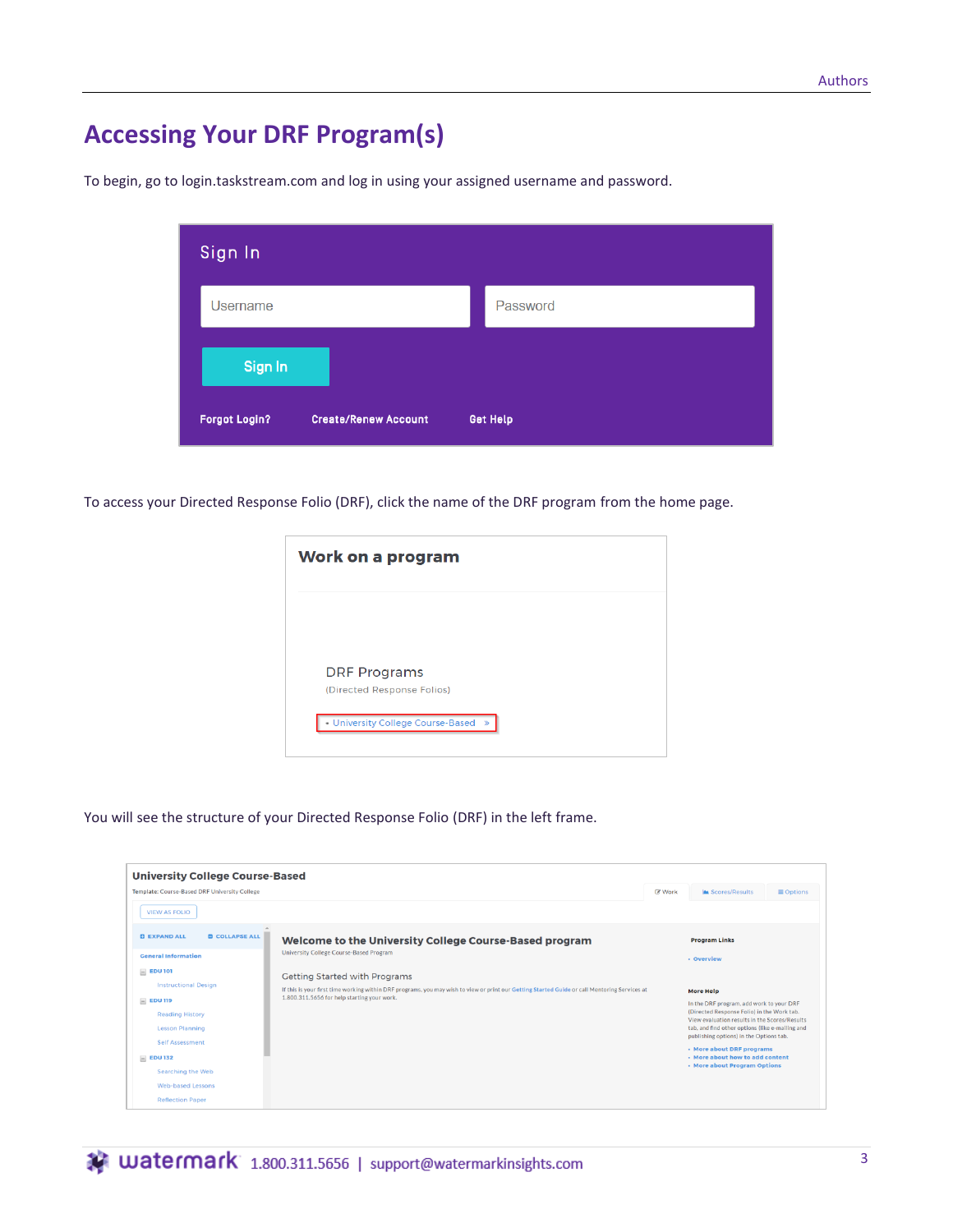Find the appropriate standard/course in the structure section and click the desired requirement. The content of the chosen requirement section will be displayed in the right frame area. You can view the directions for the requirement by clicking on Directions. If you would like to see the rubric being used to evaluate your work, click the Evaluation Method link for that requirement.

| <b>COLLAPSE ALL</b><br><b>DEXPAND ALL</b>                                | Slideshow<br><b>R</b> Text & Image<br><b>O</b> Standards<br><b>&amp; Attachments</b><br>% Links<br><b>BI</b> Videos<br>Add:                                                                                                                                                                                                                                                                                              |
|--------------------------------------------------------------------------|--------------------------------------------------------------------------------------------------------------------------------------------------------------------------------------------------------------------------------------------------------------------------------------------------------------------------------------------------------------------------------------------------------------------------|
| <b>General Information</b><br>$=$ EDU 101<br><b>Instructional Design</b> | <b>Instructional Design</b> (Creating Meaningful Science Experience)<br><b>O</b> Help on this Page<br>$\blacktriangledown$ DIRECTIONS                                                                                                                                                                                                                                                                                    |
| $=$ EDU 119<br><b>Reading History</b>                                    | Print<br>In this section, please attach the lesson plan incorporating collaboration, discovery learning, and use of the scientific method that you wrote for this course. Provide a reflection describing why the<br>artifact is evidence of your meeting the relevant standards. Include any other information you feel is important. Also, be sure to cite any standards (e.g., INTASC) required by your program area. |
| <b>Lesson Planning</b><br><b>Self Assessment</b><br>$=$ EDU 132          | <b>EVALUATION METHOD</b><br>A rubric is used in this Evaluation.<br>Name of rubric: 01 EDU 101 TASK 2 [View rubric]<br>Final scoring method: Score is automatically computed based on rubric criteria scores                                                                                                                                                                                                             |
| Searching the Web<br><b>Web-based Lessons</b><br><b>Reflection Paper</b> | <b>SPECIFIED STANDARDS</b>                                                                                                                                                                                                                                                                                                                                                                                               |

If you need to complete a form, click the **Complete This Form** link.

| ▼ FORM: DISPOSITIONS ASSESSMENT                        | $*$ Edit |
|--------------------------------------------------------|----------|
| Please complete this form as part of this requirement. |          |
|                                                        |          |

When you are ready to add work, click the button from the Add toolbar that corresponds with the type of content you wish to add. You can choose to add **Text & Image**, **Slideshow**, **Standards**, **Attachments**, **Videos**, **Links**, and **Embed Media**.

*(Please Note – Depending on settings from your school, some of these options may not be available in your particular assignment/program.)*



#### <span id="page-3-0"></span>Adding Attachments

Select the type of file you wish to add. If you choose to add a file saved on your computer, click the **Upload from Computer** option.

| <b>Upload from Computer</b>                                |
|------------------------------------------------------------|
| Attach a previously uploaded file                          |
| An artifact created in Taskstream<br>(Lesson, Folio, etc.) |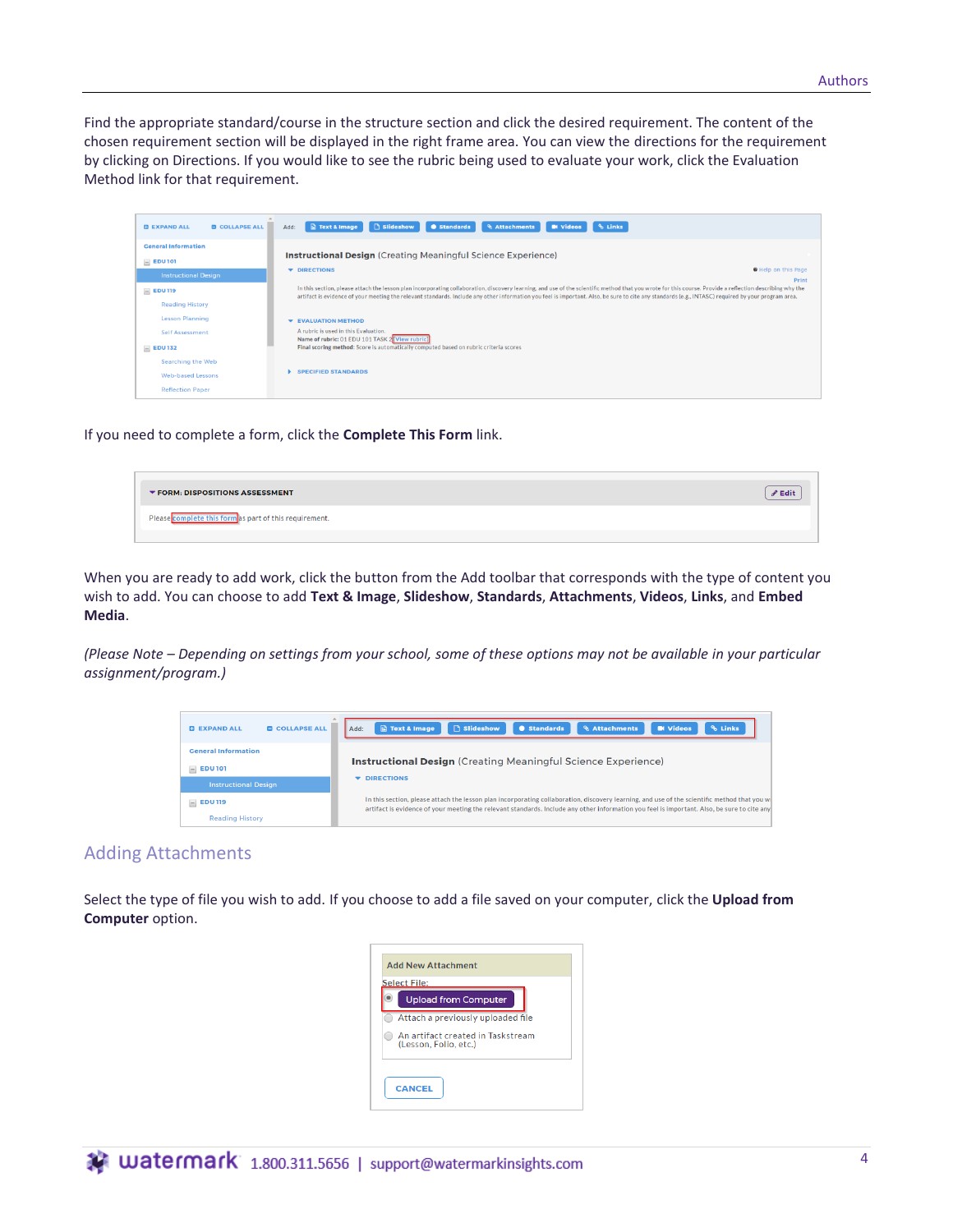• In the attachments window, click **Add Files**.

+ Add files

- Use the dialog box to find the file(s) on your computer. (You can upload a single file or multiple files. To upload multiple files, press and hold Control (CTRL) or Shift and then click each file individually.)
- Once you have selected the file(s) you want to upload, click **Open**.
- In the next window you can edit your file name(s) and/ or add a description (optional) and then click **Start Upload**. 1 Start upload
- Once your files have uploaded, click on **Upload and Close** (remember that you will still have to submit your work after this step; see the instructions further down for details).

| Filename                                 | Description |                    | Size   | <b>Status</b>           |  |
|------------------------------------------|-------------|--------------------|--------|-------------------------|--|
| Artifact.docx                            |             | ä.                 | 11 k b | $100\%$                 |  |
|                                          |             |                    |        |                         |  |
|                                          |             |                    |        |                         |  |
|                                          |             |                    |        |                         |  |
| + Add Files<br><sup>↑</sup> Start Upload | Clear List  | Uploaded 1/1 files | 11kb   | 100%                    |  |
|                                          |             |                    |        | <b>Upload and Close</b> |  |
|                                          |             |                    |        |                         |  |

- If you choose to add a previously uploaded file, select the Attach a previously uploaded file option, and then select the category of work and the specific work product where the file is attached. Click the Add File button when finished.
- If you choose to add work that you created in your account, select the *An artifact created in Taskstream* option. You will then be able to select the type of work to be added (web page, web folio, etc.), and the specific work you would like to attach. Click the Add File button when finished.

When you are done adding attachments, click **Save and Return** to go back to the main program work area.

| ◆ Your file was successfully added and appears on the list below.                                              |                                          |                                 |                                                   |  |  |  |
|----------------------------------------------------------------------------------------------------------------|------------------------------------------|---------------------------------|---------------------------------------------------|--|--|--|
| <b>Add New Attachment</b>                                                                                      | <b>Currently Attached Uploaded Files</b> |                                 |                                                   |  |  |  |
| <b>Select File:</b><br>$\bullet$<br><b>Upload from Computer</b><br>$\bigcap$ Attach a previously uploaded file | 國<br>Artifact.docx                       | <b>Word Document (Open XML)</b> | Edit<br><b>Standards</b><br>View<br><b>Delete</b> |  |  |  |
| ◯ An artifact created in Taskstream<br>(Lesson, Folio, etc.)                                                   |                                          |                                 |                                                   |  |  |  |
| <b>CANCEL</b>                                                                                                  |                                          |                                 | <b>SAVE AND RETURN</b>                            |  |  |  |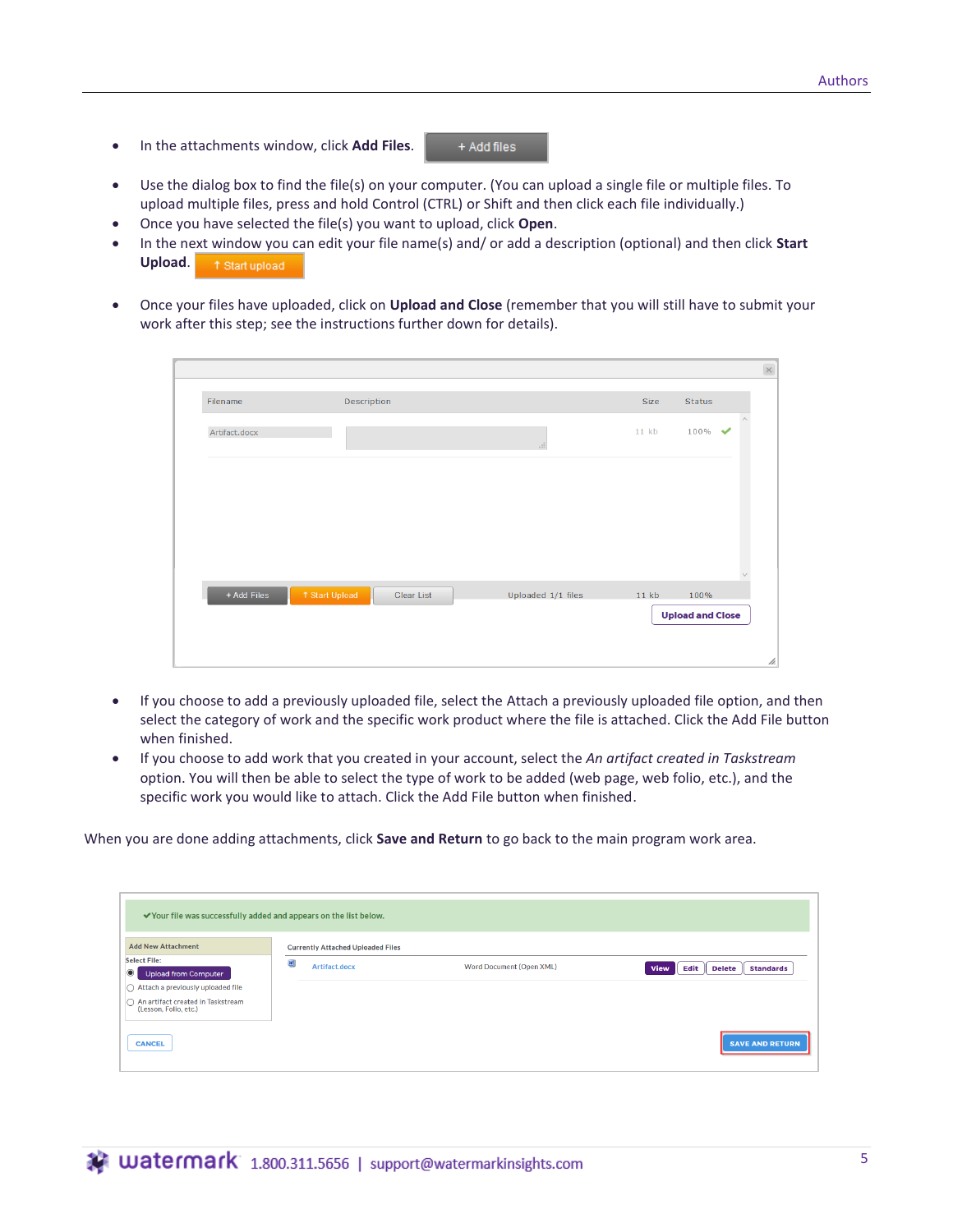## <span id="page-5-0"></span>**Submitting a Requirement to Your Evaluator**

Click the **Submit Work** button from the top of the Work tab.

| <b>University College Course-Based</b>                                                                                                      |                                                                                                                                                                                                          |                                                                  |                                                                   |
|---------------------------------------------------------------------------------------------------------------------------------------------|----------------------------------------------------------------------------------------------------------------------------------------------------------------------------------------------------------|------------------------------------------------------------------|-------------------------------------------------------------------|
| Template: Course-Based DRF University College<br><b>VIEW AS FOLIO</b>                                                                       |                                                                                                                                                                                                          | & Work<br>Of Don't forget to submitt<br>Status: Work in Progress | <b>A</b> Scores/Results<br>$\equiv$ Options<br><b>SUBMIT WORK</b> |
| $\hat{\phantom{a}}$<br>COLLAPSE ALL<br><b>C EXPAND ALL</b><br><b>General Information</b><br>$\equiv$ EDU 101<br><b>Instructional Design</b> | Text & Image<br>Slideshow<br><b>O</b> Standards<br>Add:<br><b>&amp; Attachments</b><br><b>N</b> Videos<br><b>Instructional Design (Creating Meaningful Science Experience)</b><br><b>DIRECTIONS</b><br>ь | % Links                                                          | <b>O</b> Help on this Page                                        |
| $\Box$ EDU 119<br><b>Reading History</b>                                                                                                    | <b>EVALUATION METHOD</b><br><b>SPECIFIED STANDARDS</b>                                                                                                                                                   |                                                                  |                                                                   |
| Lesson Planning<br><b>Self Assessment</b>                                                                                                   | <b>* ATTACHMENT SECTION</b><br>Files:                                                                                                                                                                    | $Z$ Edit                                                         | <b>X</b> Delete Section                                           |
| $\equiv$ EDU 132<br>Searching the Web<br>Web-based Lessons                                                                                  | 쁴<br>Artifact.docx                                                                                                                                                                                       |                                                                  |                                                                   |

Follow the instructions on the screen to submit your assignment and add comments, as necessary.

| Are you sure you want to submit Instructional Design (of EDU 101) for Evaluation? |                             |
|-----------------------------------------------------------------------------------|-----------------------------|
| Your work will be locked and no further edits will be possible.                   |                             |
| Add optional comments for your evaluator                                          |                             |
|                                                                                   |                             |
|                                                                                   |                             |
|                                                                                   | $-11$                       |
| <b>CANCEL</b><br><b>CHECK SPELLING</b>                                            | <b>YES - SUBMIT MY WORK</b> |